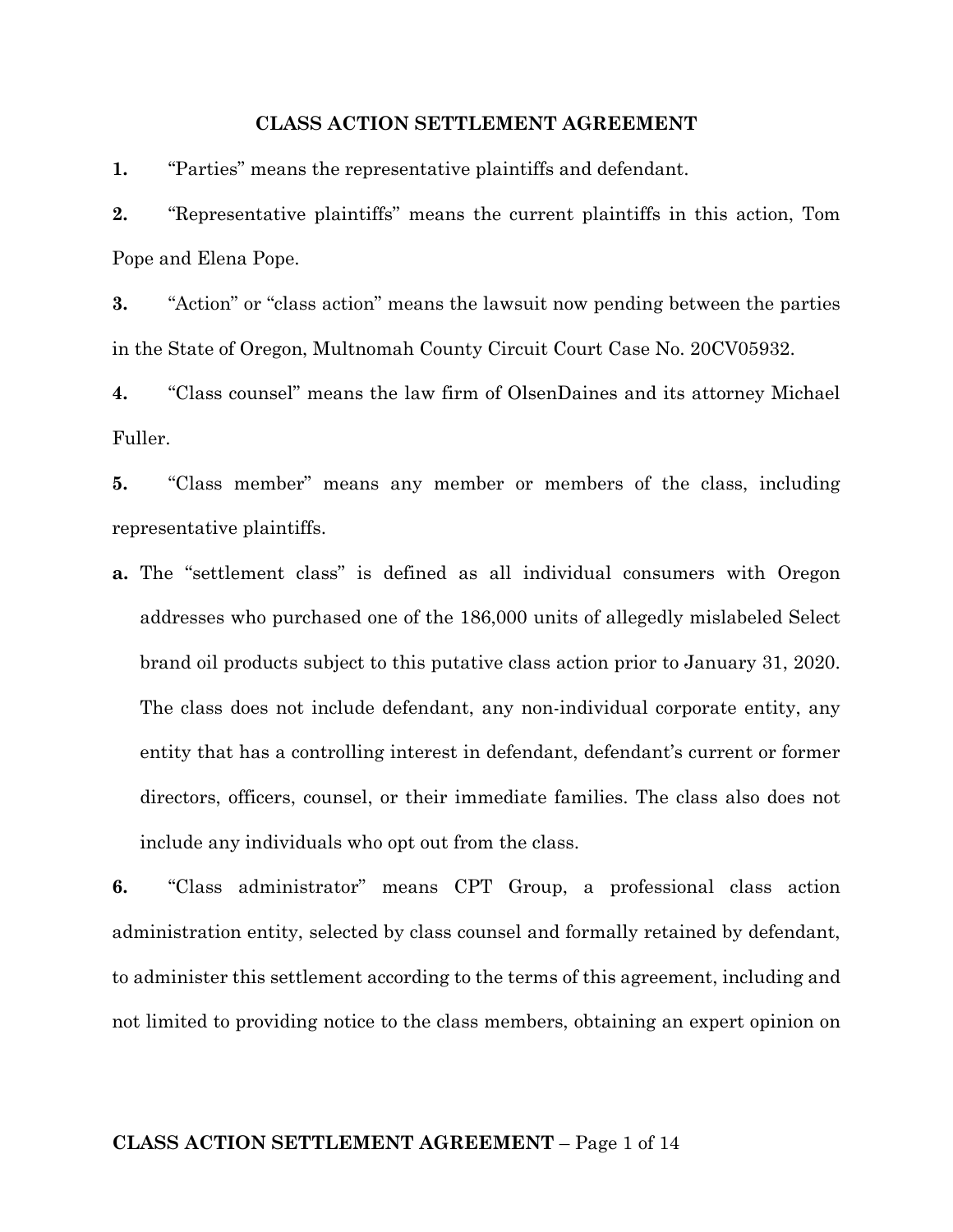notice sufficiency, and making the payments and distributions required under this agreement.

**7.** "Cy pres fund" means the residual of the settlement fund after all payments are made to class members and class counsel and representative plaintiffs, as set forth in this agreement, to be payable half to the Oregon State Bar, and half to the Oregon Consumer League. The cy pres fund includes any unclaimed funds or uncashed checks from the settlement.

**8.** "Distribution date" means "Final Approval" as defined in Paragraph 9 below.

**9.** "Final approval" means that the Court has entered the final order and final judgment, and 31 calendar days have passed after entry of the final order and final judgment by the Court without any appeals of the Court's final order and final judgment being filed, or, if appeals or requests for review have been taken, the time has passed for seeking further review after orders on appeal affirming the final order and final judgment, or review has been denied after exhaustion of all appellate remedies.

**10.** "Preliminary approval" means the Court has granted the motion for preliminary approval attached to this agreement and entered an order substantially similar to the form of preliminary approval order attached to this agreement.

**11.** "Released claims" mean any and all claims or causes of action whether under federal statutory law, federal common law or federal regulation, or the statutes, constitutions, regulations, ordinances, common law, or any other law of any and all states or their subdivisions, that arise out of the alleged mislabeling of the 186,000

## **CLASS ACTION SETTLEMENT AGREEMENT** – Page 2 of 14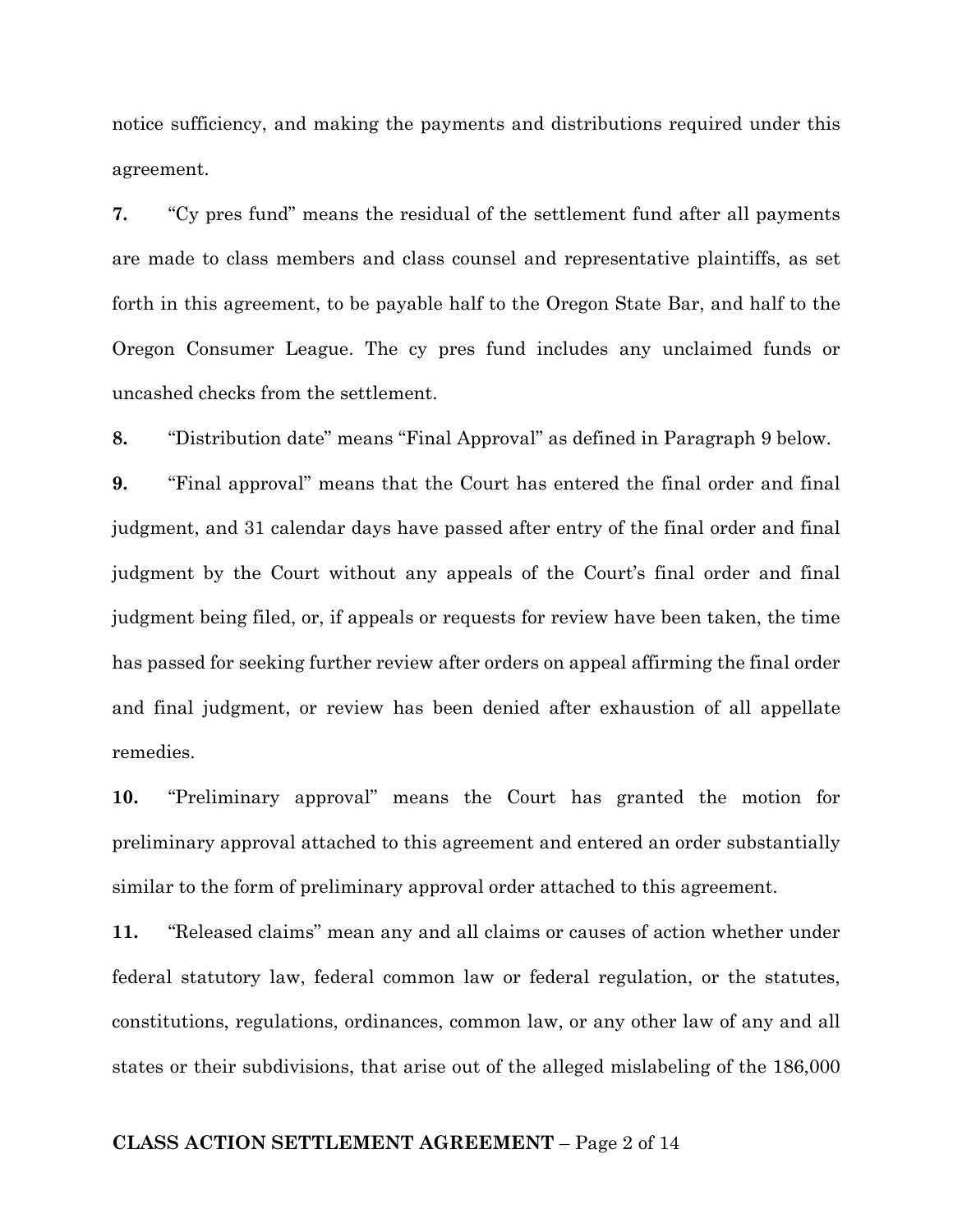units at issue in the action, and could have been brought by any class member, on or before the date that this agreement is executed, but does not include the claims or causes of action of any person or entity who is not a class member as defined by this agreement or any claim or cause of action not based on the facts as alleged in the operative complaint.

**12.** "Released parties" means defendant and their respective affiliates, parents, direct and indirect subsidiaries, agents, insurers, and any company or companies under common control with any of them, and each of their respective predecessors, successors, past and present officers, directors, employees, agents, servants, accountants, attorneys, advisors, shareholders, members, insurers, representatives, partners, vendors, issuers, and assigns.

**13.** "Settlement fund" and "settlement payments" mean the money that defendant, directly or through their insurers or indemnifiers, will remit to the class administrator for distribution, as described in this agreement.

**14.** "Final order and final judgment" mean the Court has granted the motion for final approval attached to this agreement and entered an order and judgment substantially similar to the form of final approval order and general judgment attached to this agreement, approving this agreement as final and binding on the parties, released parties, and the class members.

**15.** The parties engaged in extensive and multiple mediation sessions over the course of this action, with the assistance of Eric O. English with Resolution Strategies LLP as mediator. The parties now desire to settle the action on the terms and

### **CLASS ACTION SETTLEMENT AGREEMENT** – Page 3 of 14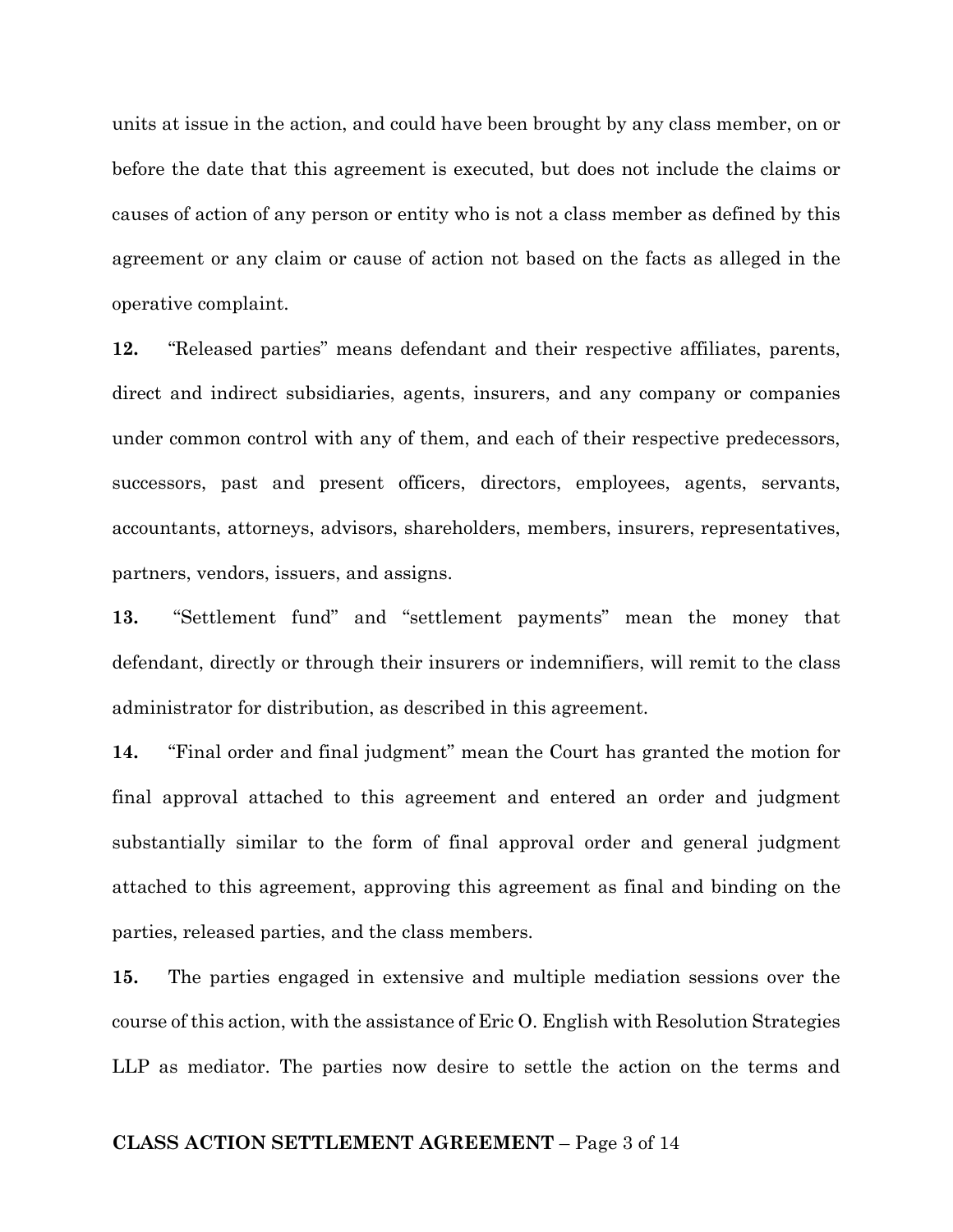conditions set forth in this agreement, to provide fair compensation to the class and to avoid the burden, expense, and uncertainty of continuing litigation.

**16.** Class counsel have analyzed and evaluated the merits of all parties' contentions and the impact of this agreement on the class members. Based on that analysis and evaluation, and understanding that the practices giving rise to this class action have now ceased and that the terms of settlement include payment of the maximum statutory relief available to the class members under the applicable statutes, and recognizing the risks of continued litigation and the likelihood that the action, if not settled now, may be protracted and will further delay any relief to the class, representative plaintiffs and class counsel are satisfied that the terms and conditions of this agreement are fair, reasonable, adequate and equitable, and that a settlement of the action on the terms described in this agreement is in the best interests of the class.

**17.** In consideration of the promises and agreements set forth in this agreement, representative plaintiffs on behalf of the class, defendant, for themselves and through their counsel, agree to the terms and conditions of this settlement, subject to Court approval.

**18. Settlement administration**. Settlement administration shall occur under the Court's supervision and with the Court's approval. All costs of settlement administration (including and not limited to the costs of class notice, obtaining an expert opinion on notice sufficiency, and making the payments and distributions required under this agreement from the settlement fund) and the fees and expenses

### **CLASS ACTION SETTLEMENT AGREEMENT** – Page 4 of 14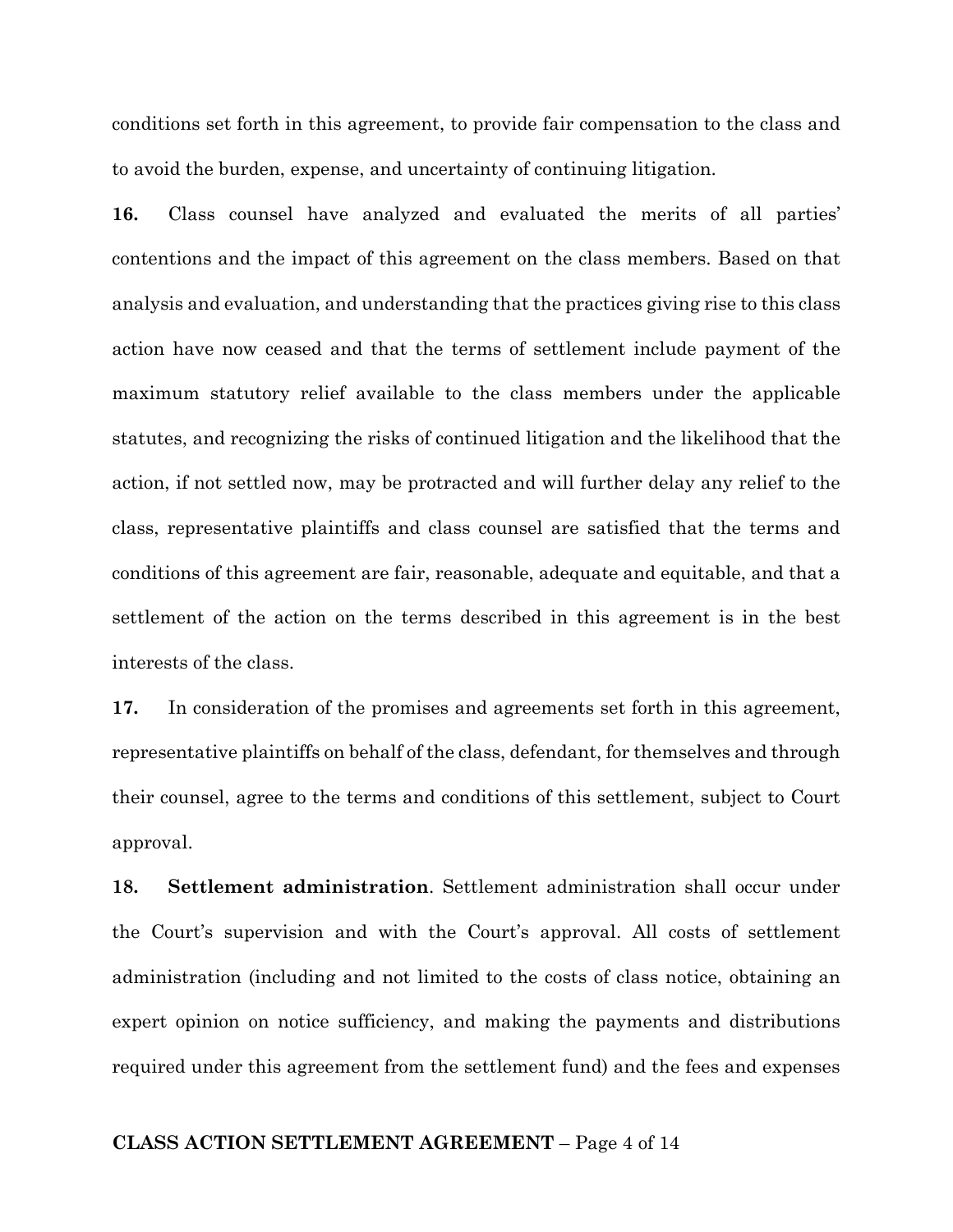of the class administrator shall be paid by defendant, directly or through their insurers. Defendant will cooperate in the notice and administration process by providing to the class administrator the last known contact information for any class members within 10 days after preliminary approval. Defendant agrees to take all steps necessary to identify current contact information for any known class members. Representative plaintiffs, class members, and class counsel shall have no responsibility or liability relating to payment of any administrative costs relating to the settlement, and all questions pertaining to the fulfillment of the duties in this agreement shall be directed to the class administrator.

**19. Payments**. As set forth more fully in this agreement, defendant, directly or through their insurers, will make all applicable payments to the class administrator on or before the distribution date. Defendant shall pay \$500,000 to the settlement fund. The settlement administrator shall use the settlement fund to pay attorney fees to class counsel, and to pay \$200 on each timely and approved claim from the class members, or less depending on how many claims are submitted, until the fund is fully exhausted.

**20. Back out clause.** Representative plaintiffs are entitled to back out of the settlement if the number of approved claims is so high that each class member would receive less than \$20 each, which was the approximate cost of the product at issue.

**21. Mediation costs**. Defendant, directly or through their insurers, shall promptly pay all mediation costs directly to Eric O. English with Resolution Strategies LLP as invoiced. Representative plaintiffs, class members, and class

### **CLASS ACTION SETTLEMENT AGREEMENT** – Page 5 of 14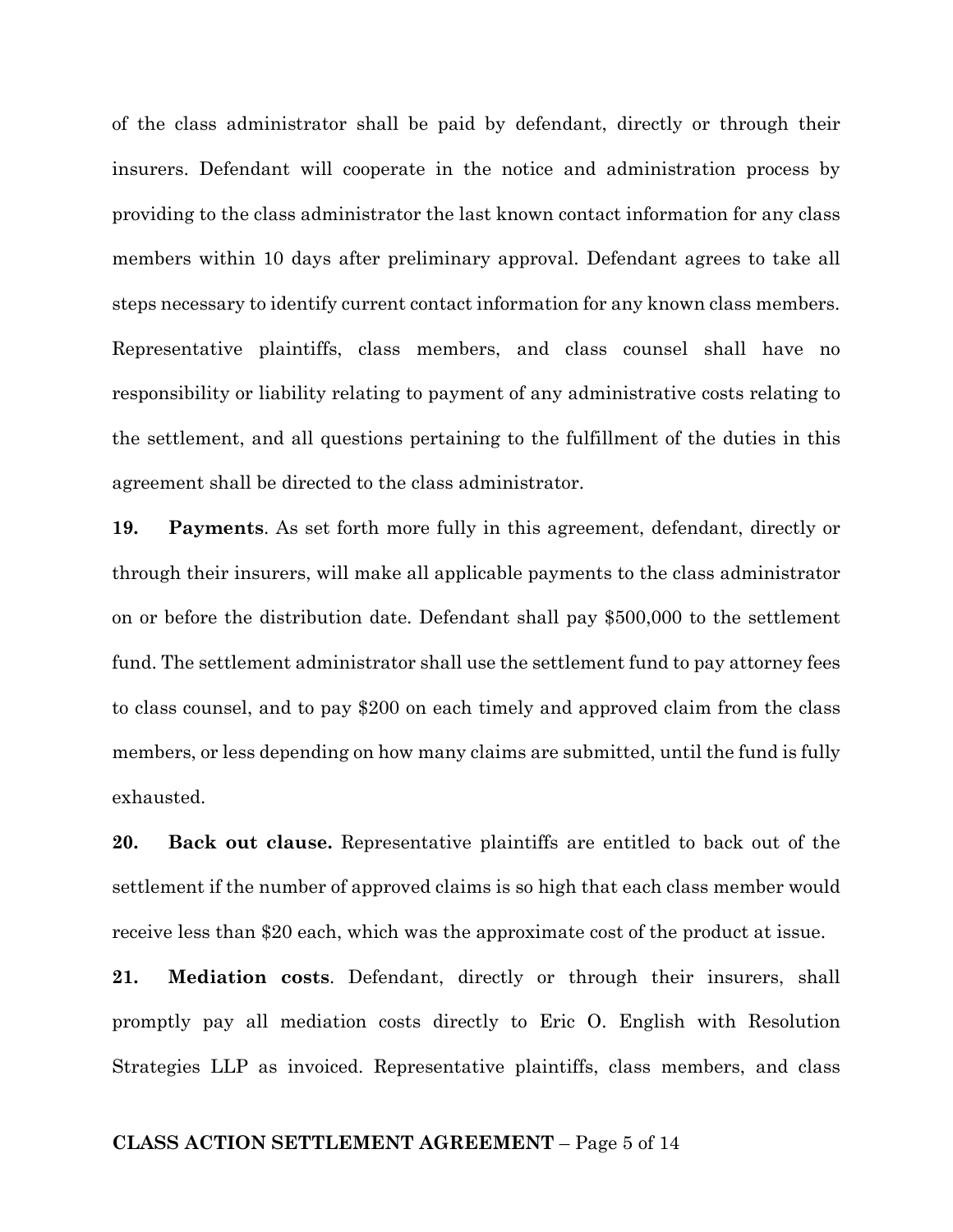counsel shall have no responsibility or liability relating to payment of mediation costs.

**22. Preliminary approval**. Within 14 days of the complete execution of this agreement, representative plaintiffs will file the attached motion for preliminary approval and submit the proposed order granting preliminary approval, which grants the Court's preliminary approval of this agreement, approves the class notices referenced in this agreement, certifies the class for purposes of this settlement, appoints class counsel as counsel for the class, and sets a hearing date to consider objections, if any, to the settlement and to enter the final order and final judgment. Defendant has no objection to the motion for preliminary approval nor the fee application nor the incentive award application nor the motion for final approval.

**23. Fee application**. Class counsel will file a fee application for 25% of the settlement fund no later than 60 days after entry of the preliminary approval order.

**24. Incentive award application**. Representative plaintiffs will file an incentive award application for a maximum aggregate amount of \$70,000 no later than 60 days after entry of the preliminary approval order (the "Incentive Award"). Defendant agrees to pay the amounts determined by the Court on the incentive award in accordance with Paragraph 33 below, and representative plaintiffs agree that any decision by the Court regarding incentive awards shall be binding and final upon them. The representative plaintiffs agree not object to any class settlement regardless of any incentive award entered by the Court.

## **CLASS ACTION SETTLEMENT AGREEMENT** – Page 6 of 14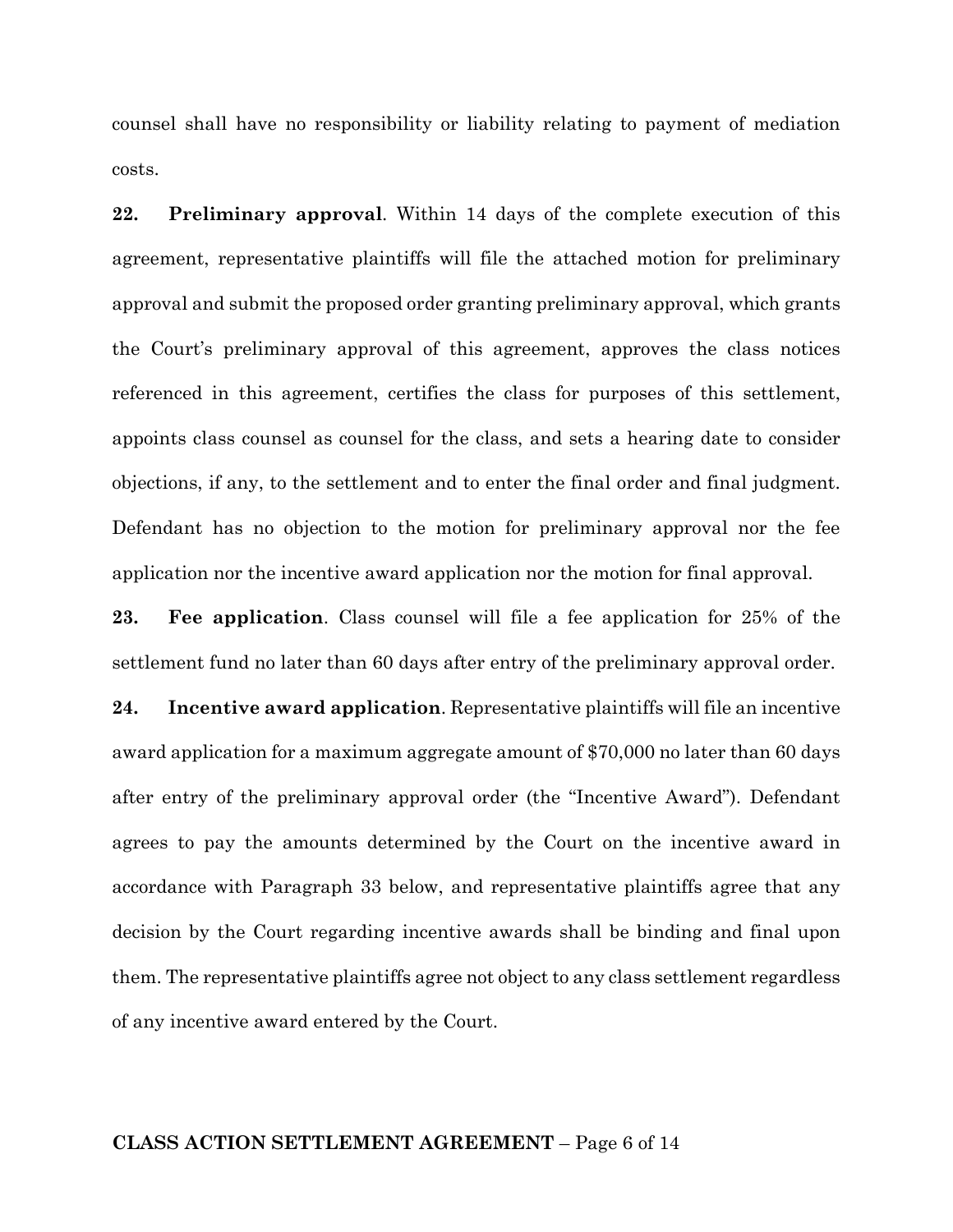**25. Limited effect of settlement class**. The certification of the settlement class shall have no bearing in deciding whether the claims asserted in the action are or were appropriate for class treatment in the absence of settlement. If this Agreement terminates or is nullified (including but not limited to termination under Paragraph 20 above), or the Court declines to grant preliminary approval or final approval, the action shall revert to the status that existed before execution of this agreement. Thereafter, representative plaintiffs shall be free to pursue any claims available to them, and defendant shall be free to assert any defenses available to them, including but not limited to whether the claims asserted in the action are or were appropriate for class treatment, Nothing in this agreement shall be argued or deemed to stop any party from the assertion of such claims and defenses in the absence of settlement.

**26. Class notice**. The parties will request that the preliminary approval order direct that, within 30 days of entry of the preliminary approval order, the class administrator shall deliver notice of the class certification, opt-out procedures, and of the proposed settlement to all class members by postcard, publication, and electronic means as set forth below.

**27. Postcard notice**. The class administrator will provide notice to any known class members via US mail. Before mailing under this section, the class administrator shall run the last known postal addresses of any known class members, as provided to class administrator by defendant or other third party, through the United States Postal Service (USPS) National Change of Address, or NCOA, database to update any change of address on file with the USPS. Mailed notice will be provided by a postcard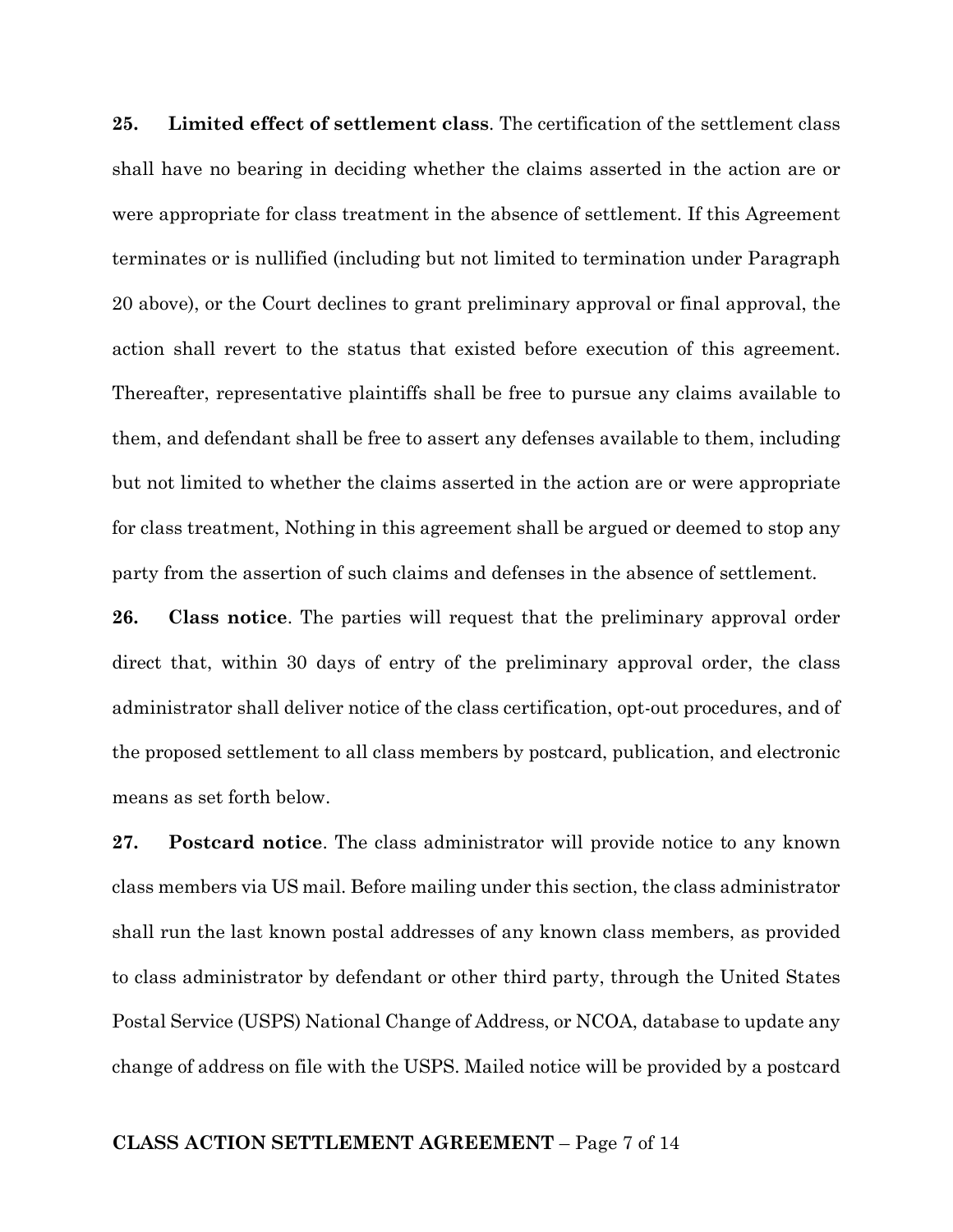sent via United States mail containing text substantially in the form attached to the declaration of the class administrator. The class administrator shall be obliged to remail any postcard notice returned by the USPS with updated address information, and shall be obliged to run returned postcard notices without updated address information through a skip tracing process before re-mailing. Defendant shall not be obliged to direct class administrator to take any further steps with respect to remailing returned postcard notices. The postcard notice will direct recipients to the website and telephone number referred to below.

**28. Web posting and toll-free telephone number**. Within 30 days of entry of the preliminary approval order, the class administrator shall establish a website which will contain general information regarding the lawsuit and the settlement, including a downloadable copy of the notices attached to the settlement administrator's declaration in .PDF format. The Internet address of the website shall be included prominently on the post card notice. The settlement website shall be active and accessible beginning on the date on which the transmittal of notice commences through the date that is 180 days after the distribution date. At the same time, the class administrator shall establish and staff a toll-free phone number for purposes of fielding inquiries from class members. The toll-free phone number shall be available through the date that is 180 days after the distribution date.

**29. Expert opinion on notice sufficiency**. The class administrator shall provide an expert opinion in the form of a declaration affirming the sufficiency of the notices required by this agreement. Class counsel will file the class administrator

### **CLASS ACTION SETTLEMENT AGREEMENT** – Page 8 of 14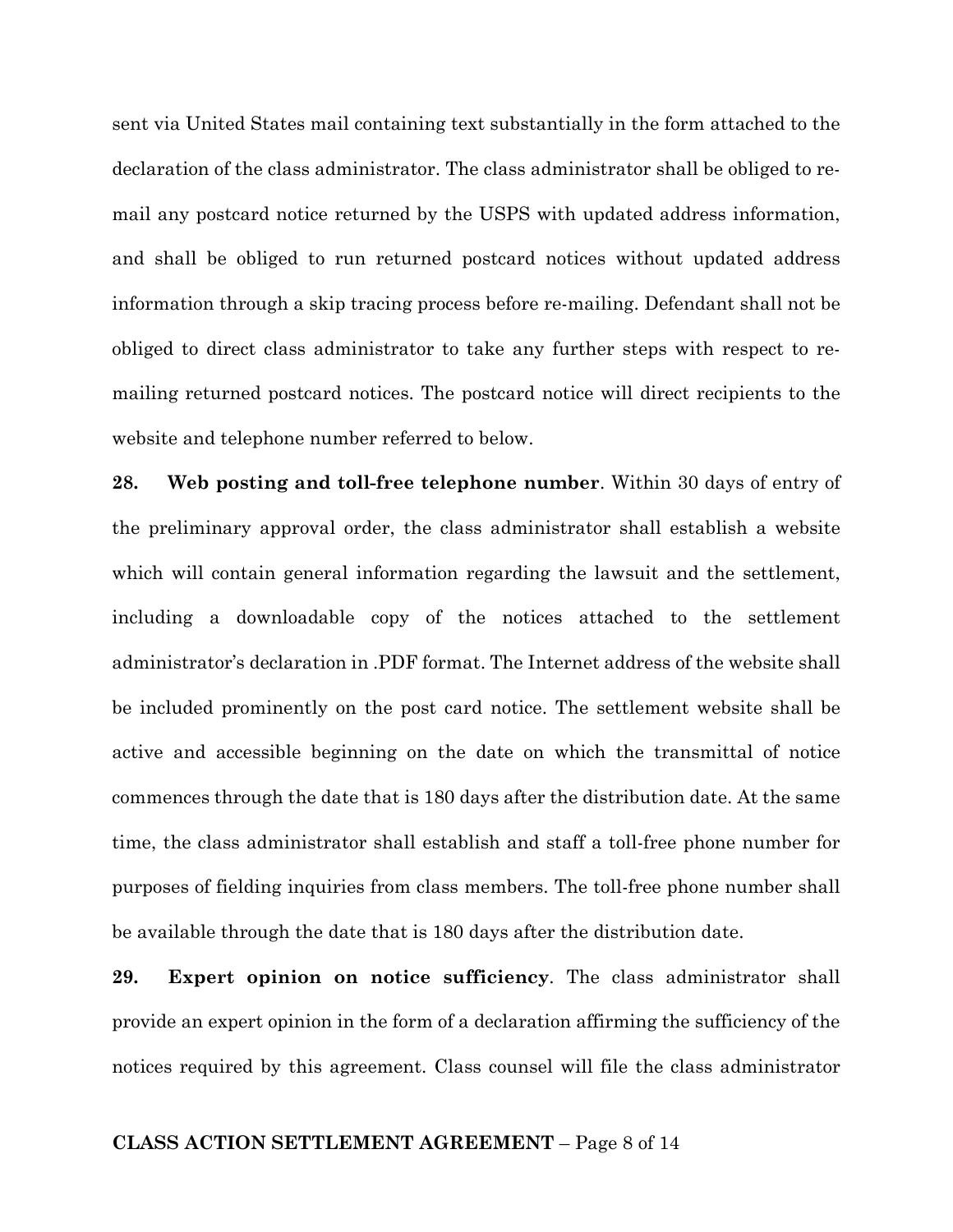declaration with the Court attached to the motion for preliminary approval. In addition, the class administrator shall provide any necessary expert opinions regarding implementation and adequacy of the notice plan and notice in support of the motion for final approval of the settlement.

**30. CAFA Notices**. The class administrator shall provide, on behalf of defendant, any necessary notices to the United States Attorney General and any state Attorneys General as required under 28 U.S.C. § 1715. Notwithstanding this section, defendant bears all final responsibility for meeting any notice requirements under the Class Action Fairness Act of 2005.

**31. Submission of exclusion requests or objections**. Class counsel will request that the preliminary approval order direct that class members be allowed 90 days from the date of entry of the preliminary approval order to request exclusion from the class or to submit objections to the proposed settlement. The notice shall direct that exclusion requests, if any, be sent to the class administrator, which will provide periodic updates on exclusion requests to defendant and class counsel. Any re-sending of notice shall not extend the time for a class member to request exclusion or submit objections.

**32. Entry of final judgment**. Class counsel will request that the Court grant final approval and enter judgment in accordance with this agreement, substantially in the form attached to this agreement, approving the agreement as fair, reasonable, and adequate, and binding on all class members who have not excluded themselves, ordering that the settlement payments be paid to class members, ordering that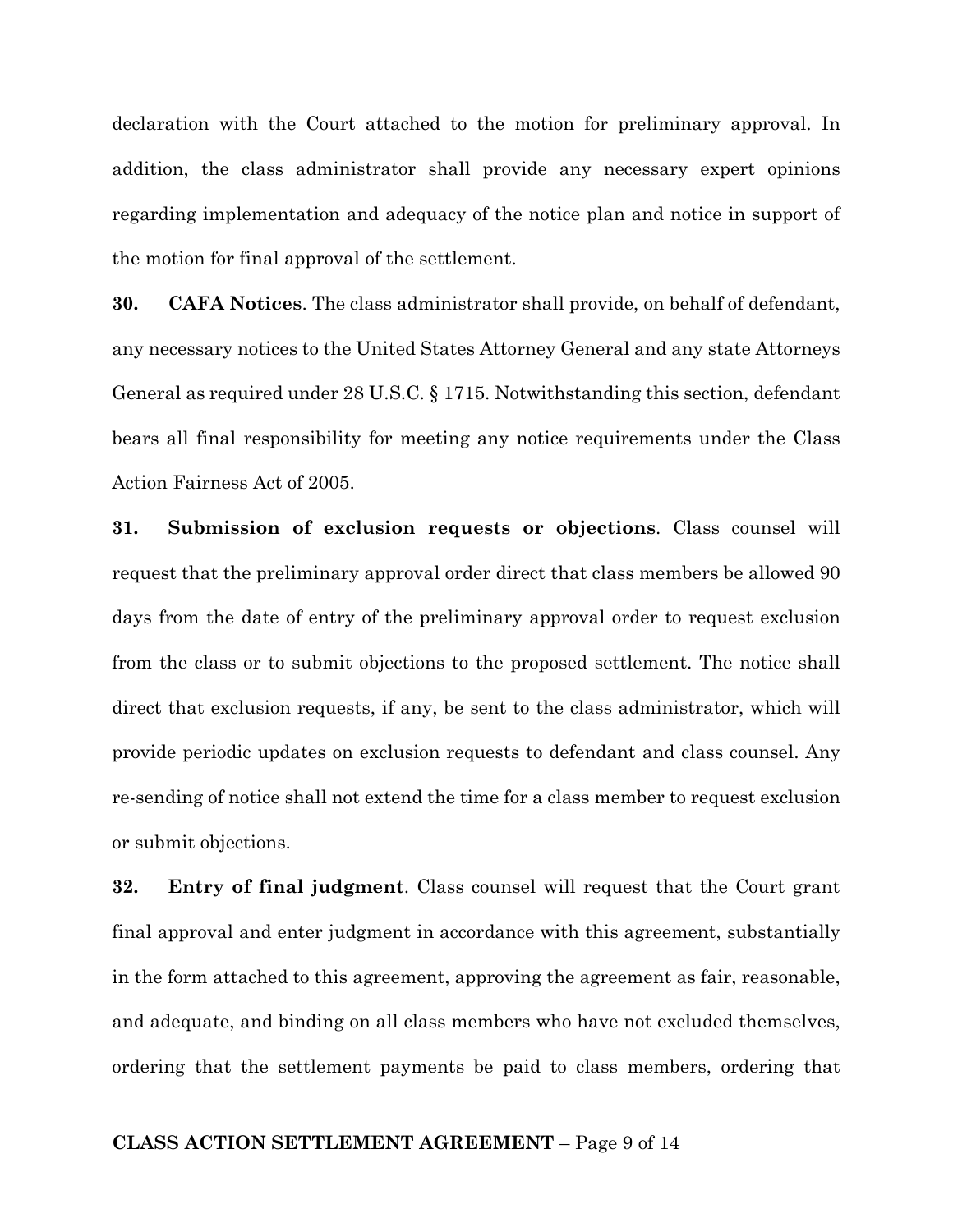attorneys' fees, costs, expenses, and incentive awards be paid in the amount approved by the Court, approving the form of notice, dismissing the action with prejudice, and barring class members from bringing claims within the scope of the released claims. Defendant does not oppose this request.

**33. Settlement fund and class member settlement payments**. Defendant, directly or through its insurers, shall be responsible for fully funding the settlement fund and Incentive Award, and making the settlement payments and paying the Incentive Award as set forth below.

- (a) No later than January 1, 2022, defendant, directly or through their insurers, shall transfer to the class administrator the settlement fund, and any subsequent Incentive Award payment within 14 days after the such Incentive Award payment is approved by the Court.
- (b) The settlement fund is comprised of the settlement payments to the class members, minus attorney fees, in the amount of \$500,000.00, as set forth below.
- (c) No later than 14 days after final approval, the class administrator shall mail a check or cause electronic payment to be made to each class member, in an amount not to exceed \$200, to each class member's last known address or payment account (according to the procedures set forth in this agreement). Checks issued according to this section shall remain valid for 180 days after issuance, and shall recite that limitation on the face of the check.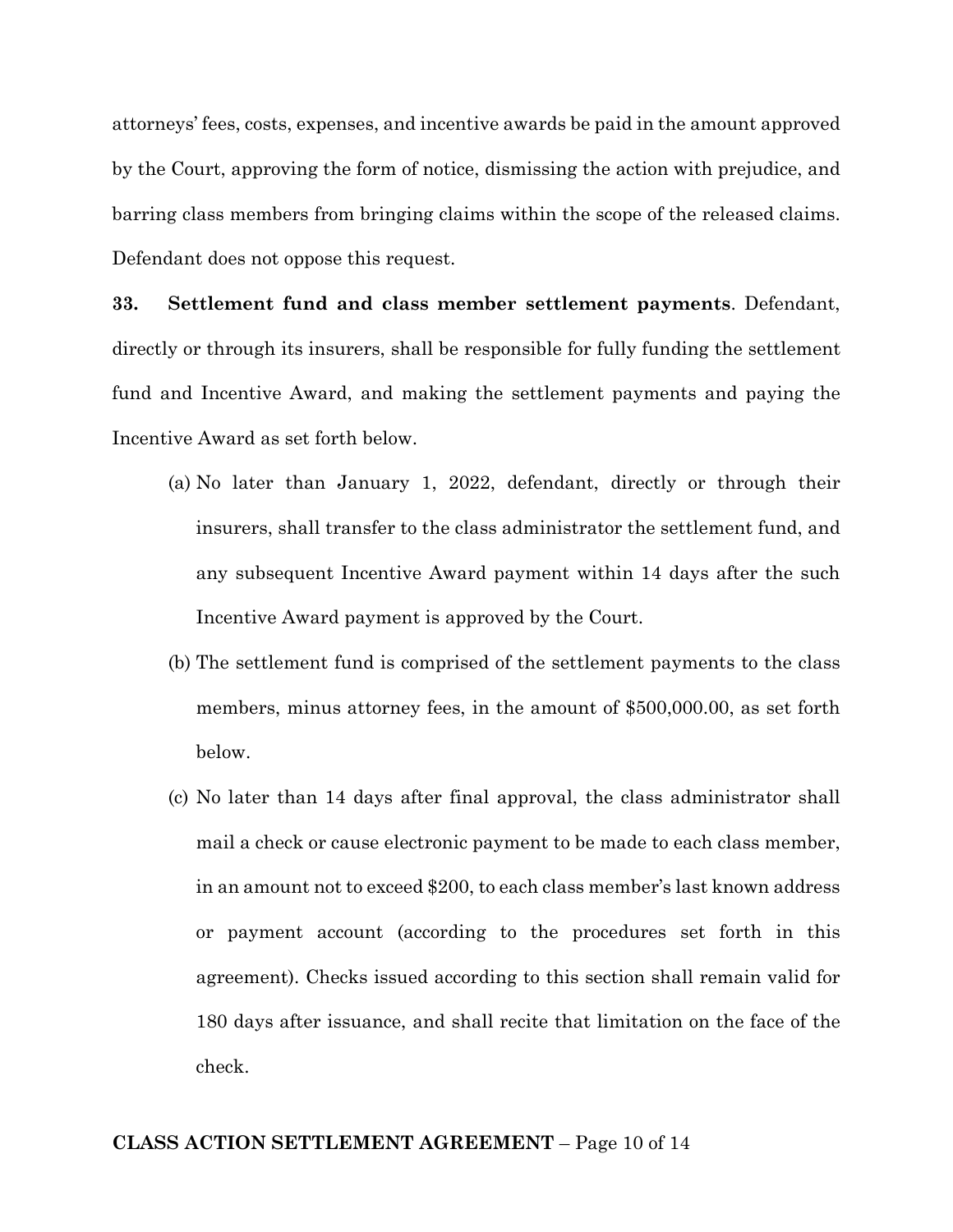- (d) No later than 14 days after final approval, the class administrator shall mail a check to class counsel for payment of attorney fees in the amount approved by the Court.
- (e) No later than 14 days after final approval, the class administrator shall mail a check to class counsel for payment of the Incentive Award in the amount approved by the Court.
- (f) With respect to any check or payment that is returned to sender, the class administrator shall undertake reasonable efforts to update the class member's mailing address and shall, if possible and reasonable, process and mail a new check to any such class member after reducing from the amount of that class member's settlement payment the actual amount of, class administrator's expense in mailing a second check.
- (g) If for any other reason any class member requests or requires that the class administrator mail any additional check to that class member beyond the first check mailed, the class administrator shall reduce from the amount of that class member's settlement payment the actual amount of the class administrator's expense in mailing a second check.

**34. Cy pres**. All funds remaining in the settlement fund following payments of all amounts described in this agreement (including, but not limited to, amounts remaining from uncashed checks, returned checks, etc.) after 180 days following the distribution date will constitute the cy pres fund. The class administrator shall distribute the entire cy pres fund as follows: 50% to the Oregon State Bar and 50% to

## **CLASS ACTION SETTLEMENT AGREEMENT** – Page 11 of 14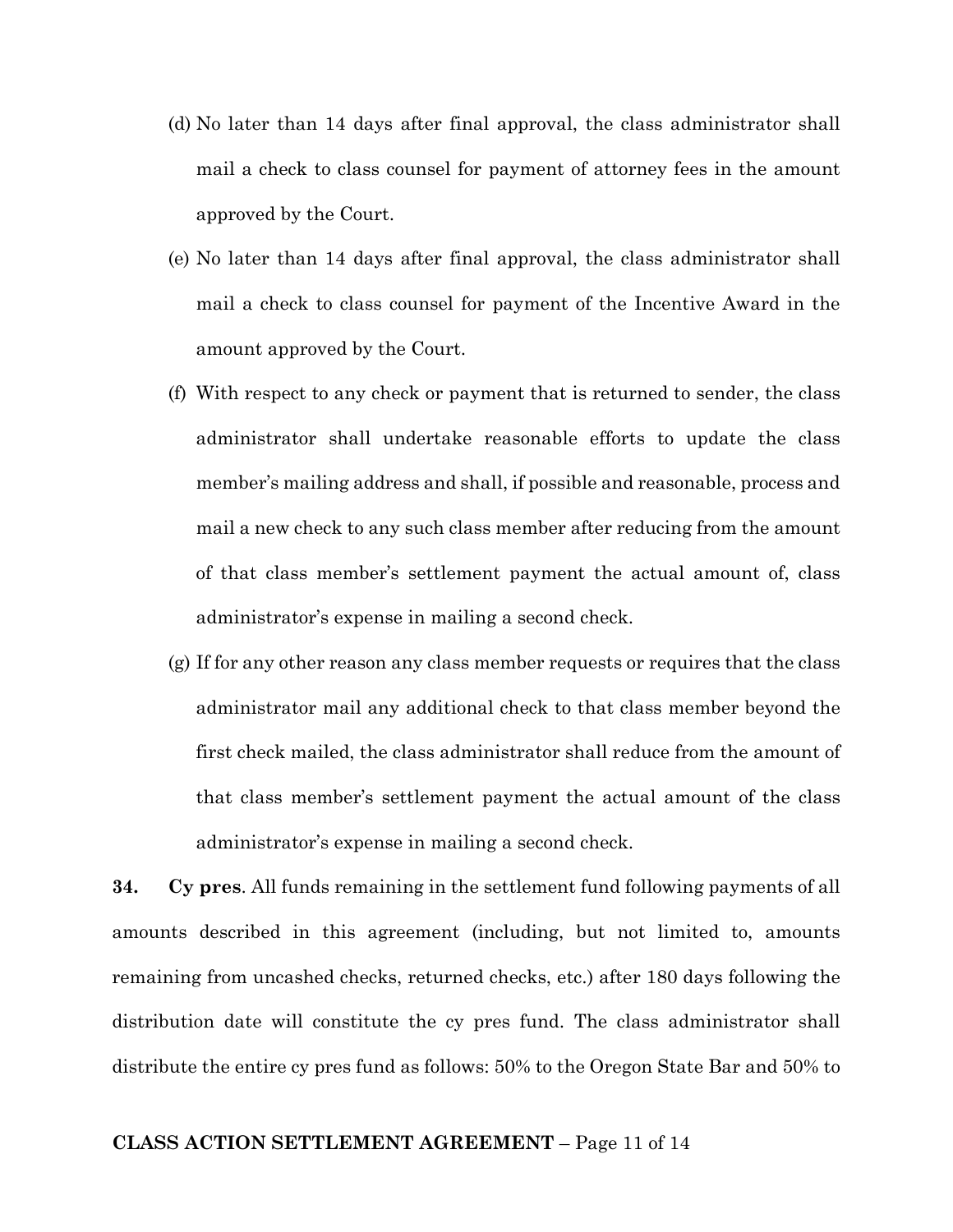the Oregon Consumer League, a non-profit organization focused on consumer protection issues. No amount of the settlement fund or settlement payments shall revert or be returned to defendant or their insurers.

**35. Payment of attorney fees.** If final approval occurs, the class administrator shall pay to class counsel the total amount awarded and approved by the Court in full and complete compensation for attorneys' fees, costs, and expenses made payable to OlsenDaines, PC, no later than 14 days after final approval.

**36. Class release**. Effective upon final approval, representative plaintiffs, for themselves and as the representatives of the class, and on behalf of each class member who has not timely opted out and each of their respective agents, successors, heirs, assigns, and any other person who can claim by or through them in any manner, shall have fully and finally released with prejudice all released claims against the released parties.

**37. Cooperation**. The parties and their counsel will cooperate fully in the process of seeking settlement approval. The parties agree they will take all steps necessary to obtain and implement final approval of this agreement, to defend the settlement order and final judgment through all stages of any appeals that may be taken (regardless of who prosecutes the appeal), and to provide the class members the benefits they are entitled to under this agreement.

**38. Governing Law**. This agreement is intended to and shall be governed by the laws of the State of Oregon, without regard to its rules regarding conflict of laws.

#### **CLASS ACTION SETTLEMENT AGREEMENT** – Page 12 of 14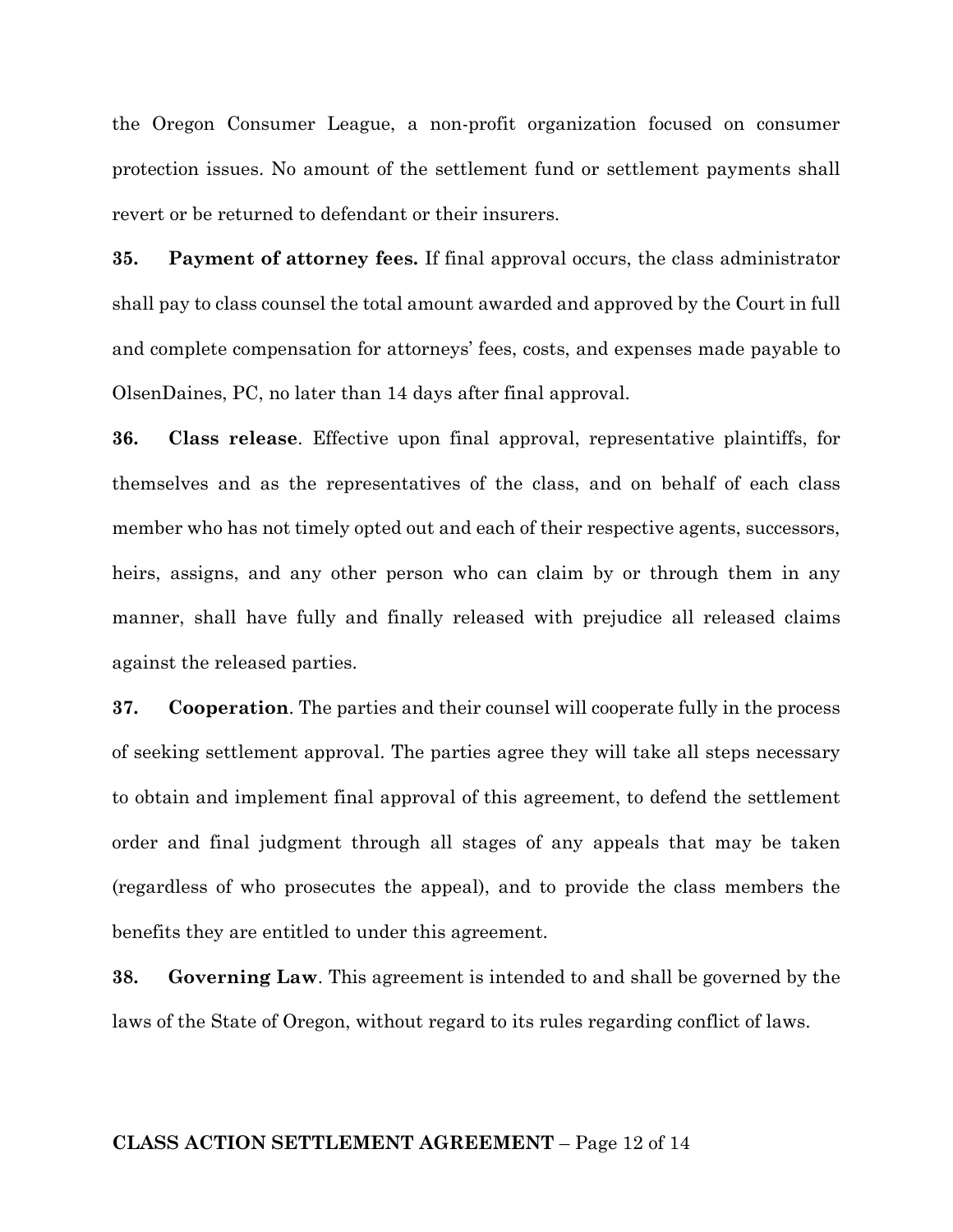**39. Entire agreement.** The terms and conditions set forth in this agreement constitute the complete and exclusive statement of the agreement between the parties relating to the subject matter of this agreement, superseding all previous negotiations and understandings, whether oral or in writing, express or implied, and may not be contradicted by evidence of any prior or contemporaneous agreement.

**40. Effectiveness of agreement; counterparts.** This agreement shall become effective upon its execution by all of the persons for whom signature spaces have been provided below. The parties acknowledge and affirm that all natural persons signing below are duly authorized to enter into and bind this agreement on behalf of the entities and individuals described below. All counsel who execute this agreement represent and warrant that they have authority to enter into this agreement on behalf of their respective clients. The parties and their counsel may execute this agreement in counterparts (any one or all of which may be facsimile copies), and execution in counterparts shall have the same force and effect as if all signatories had signed the same document.

**41. Continuing jurisdiction.** The Court shall retain exclusive and continuing jurisdiction over this agreement and over all parties and class members to interpret, effectuate, enforce, and implement this agreement. The Court shall have exclusive jurisdiction to resolve any disputes involving this agreement.

 $Uf$ 

Date  $12 - 27 - 21$ 

Class Counsel

**CLASS ACTION SETTLEMENT AGREEMENT-** Page 13 of 14